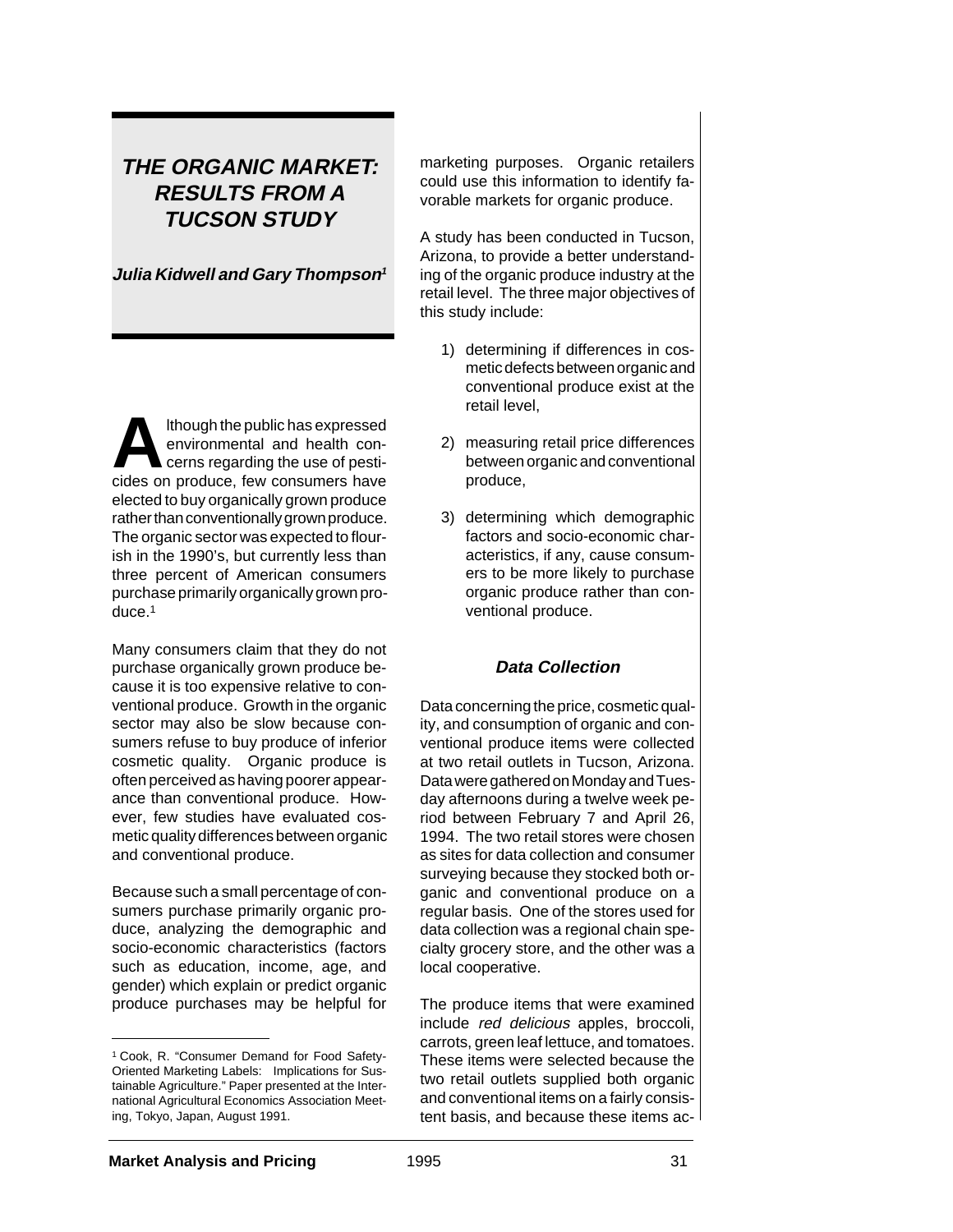| Table 1. Average Number of Cosmetic Defects.          |             |             |             |             |                                          |  |  |
|-------------------------------------------------------|-------------|-------------|-------------|-------------|------------------------------------------|--|--|
|                                                       |             |             |             | Leaf        | Apples Broccoli Carrots Lettuce Tomatoes |  |  |
| <b>Conventional</b><br>Average<br><b>Observations</b> | .500<br>230 | .246<br>216 | .673<br>110 | .381<br>186 | .439<br>230                              |  |  |
| <u>Organic</u><br>Average<br><b>Observations</b>      | .309<br>230 | .175<br>212 | .422<br>230 | .483<br>223 | .445<br>200                              |  |  |

count for a large portion of the produce consumed in the United States.

Weekly price data of the five produce items, both organic and conventional, were collected to estimate the price premia2 for the organic items. Data regarding the cosmetic quality of the produce were also collected. The Agricultural Marketing Services' (AMS) standards for grading produce were used as a benchmark for determining what was to be considered a "cosmetic defect." Because AMS inspectors grade produce at the wholesale level, a few adjustments regarding the data collection process at the retail level in this study were necessary. The AMS grades a certain percentage (approximately 1%) of the fruits or vegetables at the wholesale level. In grading produce at the retail level for the present study, the five commodities were graded by randomly selecting a sample of ten individual fruits or vegetables for inspection. Only visible quality defects were scored; the defects listed in the score sheets received equal weight when evaluating the quality of produce.

In addition to inspecting produce items during the weekly store visits, consumer surveys were also administered to collect data concerning shoppers' demographic and socio-economic characteristics. The interviewer approached shoppers in the produce section of the grocery once they had completed their shopping for fresh produce items. The consumers were asked if they would complete a brief, one page survey about the produce that they were purchasing that day. The survey asked the consumer if he had purchased any of the five fresh produce items of interest in this study, and, if yes, if the items were organic or conventional. Sev-

eral questions concerning the respondents demographic and socio-economic characteristics were also asked. Information concerning the consumers' household, education, income, age, gender, and distance from the store to their home was elicited.

### **Cosmetic Quality Differences Between Organic and Conventional Produce**

The first objective of this study is to determine if organic produce contains more defects than conventional produce at the retail level, as has frequently been suggested. The average number of defects, and the number of observations, for the five items is reported in Table 1. The observance of defects for this study indicates that for only two of the five items, lettuce and tomatoes, the average number of defects was higher for organic produce than conventional produce. Organic apples, broccoli, and carrots actually had fewer defects, on average, than their conventional counterparts. The differences in the average number of defects between the organic and conventional varieties of each commodity are illustrated in Figure 1. Each commodity has unique, specific applicable defects and each defect recorded receives equal weight. Therefore, the average total defects can only be compared for organic and conventional varieties of the same commodity; the defects cannot be compared across all the items.

<sup>&</sup>lt;sup>2</sup> The price premium is the additional amount of money (per pound) that a person must pay to purchase organic produce rather than conventional produce.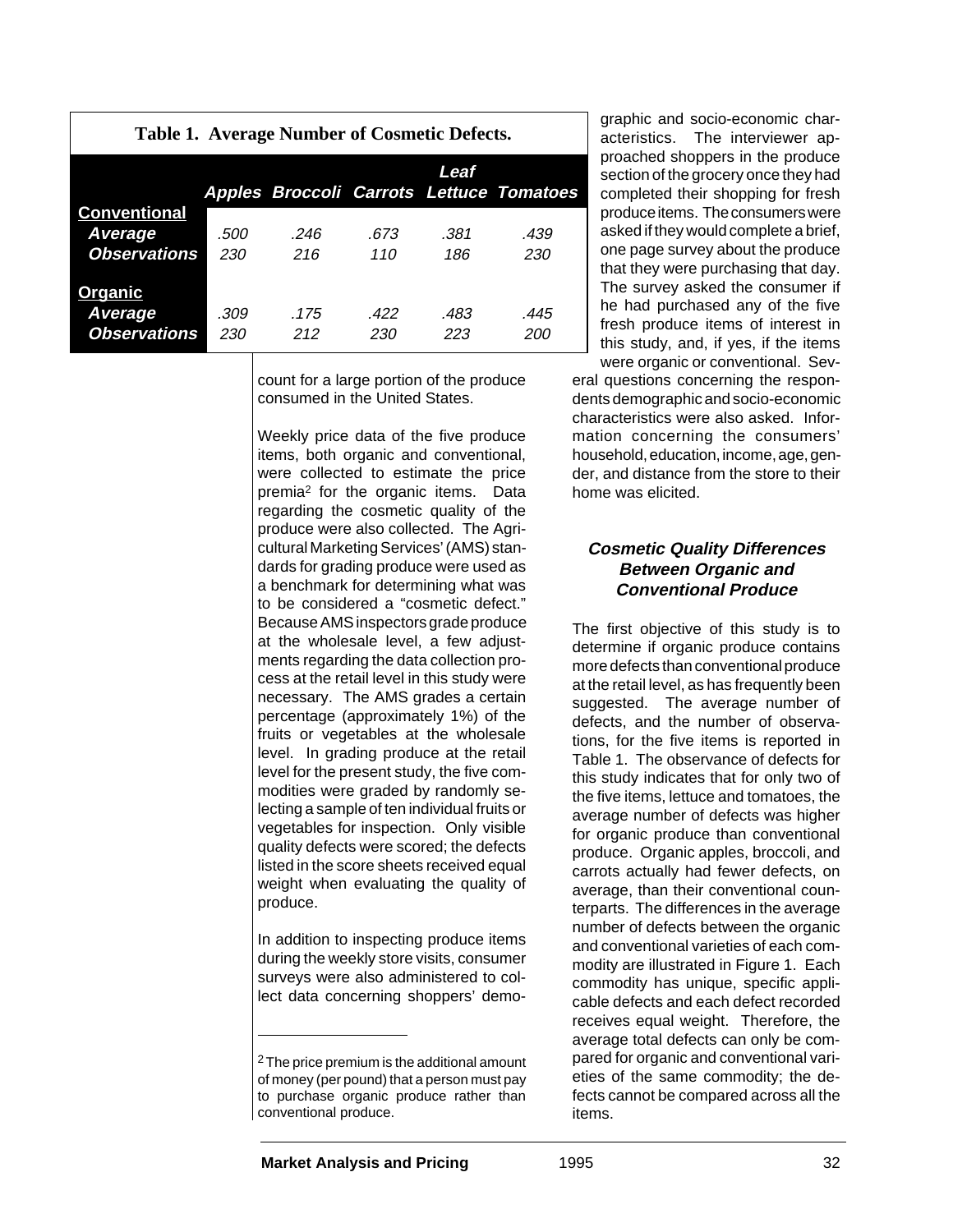Tests were conducted to determine if the average number of defects was significantly different for organic and conventional produce. For the three commodities in which the average number of defects was greater for the conventional items than the organic items apples, broccoli, and carrots - there was a statistically significant difference in the number of average number of defects. In the case of tomatoes, the difference in quality between organic and conventional tomatoes was statistically insignificant. The only commodity that displayed a statistically significant higher number of defects for the organic item compared to its conventional counterpart was leaf lettuce.

In this study, organic produce did not necessarily possess more defects than conventional produce at the retail level. In fact, organic produce often has fewer cosmetic defects than conventional produce. Whether or not major differences in the quality between the two varieties exist at the wholesale level is beyond the scope of this study. Also, it is not certain whether or not more intensive culling practices are used in supermarkets for the organic bins than the conventional ones. However, this study does conclude that consumers do not have to sacrifice cosmetic quality for the absence of pesticide use. Quality differences may exist between organic and conventional produce from week to week, of course, but these differences may favor the organic produce as well as the conventional produce.

#### **Price Differences Between Organic and Conventional Produce**

Price data were collected for both the organic and conventional varieties of the five produce items each week. The average prices, and the maximum and minimum prices, for both varieties are located in Table 2.





| Table 2. Produce Price Comparisons.<br>(dollars per pound) |                                       |      |      |  |  |  |
|------------------------------------------------------------|---------------------------------------|------|------|--|--|--|
|                                                            |                                       |      |      |  |  |  |
|                                                            | <b>Conventional Organic Aggregate</b> |      |      |  |  |  |
| <b>Apples</b>                                              |                                       |      |      |  |  |  |
| Average price                                              | 1.04                                  | 1.49 | 1.26 |  |  |  |
| Minimum price                                              | .79                                   | .99  | .79  |  |  |  |
| <b>Maximum</b> price                                       | 1.39                                  | 1.99 | 1.99 |  |  |  |
| <b>Broccoli</b>                                            |                                       |      |      |  |  |  |
| Average price                                              | .90                                   | 1.65 | 1.27 |  |  |  |
| Minimum price                                              | .79                                   | .99  | .79  |  |  |  |
| <b>Maximum</b> price                                       | .99                                   | 2.09 | 2.09 |  |  |  |
| <b>Carrots</b>                                             |                                       |      |      |  |  |  |
| Average price                                              | .45                                   | 1.21 | .84  |  |  |  |
| Minimum price                                              | .39                                   | .79  | .39  |  |  |  |
| <b>Maximum</b> price                                       | .50                                   | 1.49 | 1.49 |  |  |  |
|                                                            |                                       |      |      |  |  |  |
| <b>Leaf Lettuce</b>                                        |                                       |      |      |  |  |  |
| Average price                                              | 1.00                                  | 1.89 | 1.45 |  |  |  |
| Minimum price                                              | .52                                   | 1.45 | .52  |  |  |  |
| <b>Maximum</b> price                                       | 1.58                                  | 3.18 | 3.18 |  |  |  |
| <b>Tomatoes</b>                                            |                                       |      |      |  |  |  |
| Average price                                              | 1.39                                  | 2.01 | 1.69 |  |  |  |
| Minimum price                                              | .69                                   | 1.49 | .69  |  |  |  |
| <b>Maximum</b> price                                       | 2.49                                  | 2.99 | 2.99 |  |  |  |
|                                                            |                                       |      |      |  |  |  |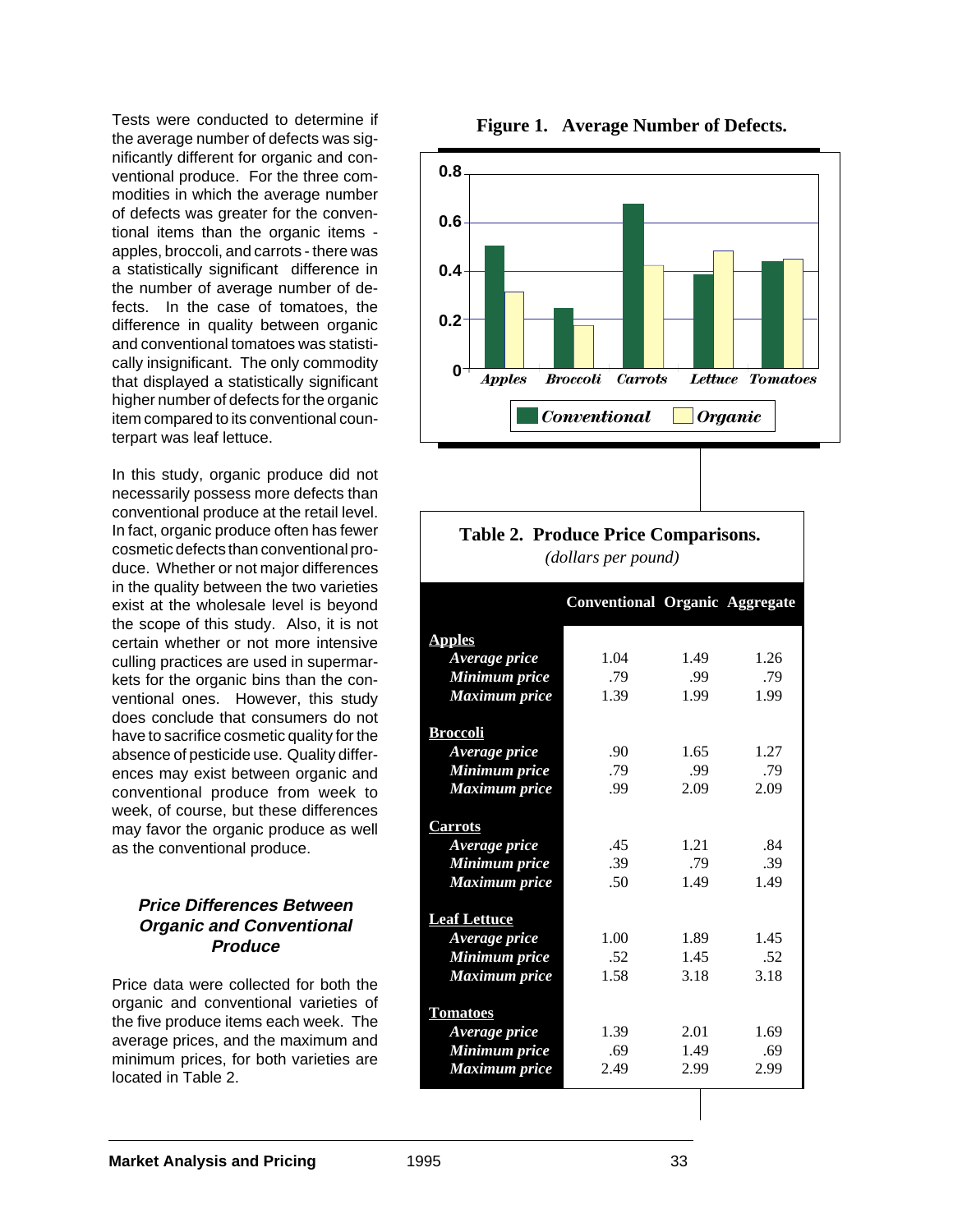The organic price premia were estimated for each item using price analysis. This price analysis was also used to explain how produce prices may vary in relation to certain quality characteristics. The regression results indicated that the method of production (organic or conventional) and the choice of store significantly affected the prices of the items. Prices were consistently higher if the items were organically grown, and if the items were sold at the specialty grocery store rather than the cooperative. The average number of defects and the timing of the weekly data collections had a negligible influence on the prices.

The estimated organic price premia were relatively high for all of the items, ranging from \$.44 per pound for apples to \$.90 per pound for leaf lettuce. The premia estimates are located in Table 3. The price premia are also expressed as a percentage of the average conventional price for each commodity in Table 3. The premia ranged from 37% for tomatoes to 171% for carrots.

The large organic premia suggest that the real trade-off for buying organic produce rather than conventional is the relative price increase. The findings of this study indicate that a consumer does not have to sacrifice quality, but he or she will have to spend more money to purchase the organic variety.

## **Identifying Common Characteristics of Organic Produce Consumers**

Determining if certain socio-economic or demographic characteristics cause consumers to be more likely to purchase organic produce would be helpful for the marketing of organic produce. Because organic produce represents only 1% of the produce marketed in the United States, detecting a target market could be beneficial for organic produce producers and retailers.

The potential influence that a consumer's personal characteristics have upon his or her choice of organic versus conventional produce was examined using the survey information describing the respondent's produce purchases and his or her socio-economic and demographic characteristics. In addition to the consumer questionnaire data, information concerning the prices and quality of the produce and the store in which the item was purchased were also examined as potential factors affecting consumers' purchase decisions. A model was estimated for each of the five produce items examining which of the above factors significantly influenced a person to buy organic produce. The results indicated that the only factor that consistently had a significant effect on a consumer's decision to purchase organic produce was the choice of store. The analysis indicated that people who shopped at the specialty grocery store were less likely to purchase organics than the shoppers at the coopn erative.

|                                                                    | A choice-based sam-                                   |                                                             |                                                 |                                                                                                                   |
|--------------------------------------------------------------------|-------------------------------------------------------|-------------------------------------------------------------|-------------------------------------------------|-------------------------------------------------------------------------------------------------------------------|
|                                                                    | <b>Organic Price</b><br>Premia<br>(dollars per pound) | Average<br><b>Conventional Price</b><br>(dollars per pound) | Premia as a Percentage<br>of Conventional Price | pling technique was<br>used for the collection<br>of data $-$ the two<br>stores were specifi-                     |
| <b>Apples</b><br>Broccoli<br><b>Carrots</b><br><b>Leaf Lettuce</b> | .44<br>.70<br>.77<br>.90                              | 1.04<br>.90<br>.45<br>1.00                                  | 42%<br>78%<br>171%<br>90%                       | cally chosen as inter-<br>view sites because<br>they both offer con-<br>ventional and organic<br>produce. Choice- |
| <b>Tomatoes</b>                                                    | .51                                                   | 1.39                                                        | 37%                                             | based sampling sug-<br>gests that the choice                                                                      |

**Market Analysis and Pricing** 1995 34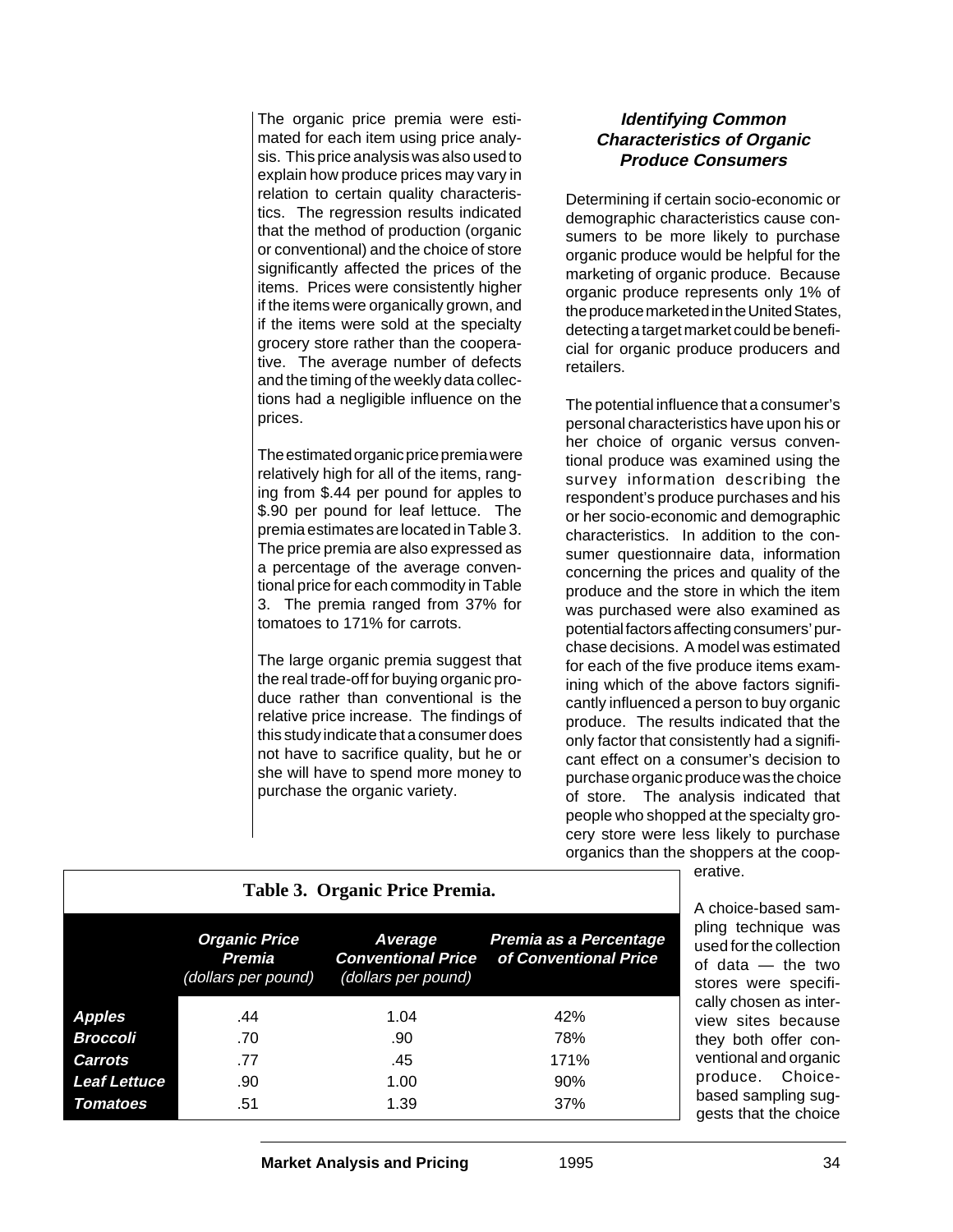of store could also be explained by a consumer's personal characteristics. Therefore, a two equation model was designed to examine the factors influencing both store choice and the purchase of organic or conventional produce.

This model examined if the choice of store could be explained by a consumer's level of education, income, age, or gender. The only factor that was significant in explaining choice of store was income. Consumers with higher incomes were more likely to shop at the specialty grocery store than the cooperative. It should be noted that affluent customers may choose to shop at the specialty store not only because organic produce is available, but because many other specialty items - which are often relatively expensive - are also offered.

Price and quality differences between the organic and conventional produce items, a consumer's age, gender, whether or not he or she has children, and his or her choice of store were examined as factors that could potentially explain a consumer's decision to buy organic produce. A separate equation had to be estimated for each of the five items; therefore, it is possible that a factor could be significant in explaining a person's purchase for some of the items, but not the others. This is the case for the variable reflecting whether or not the consumer has children younger than 18 years old living in the household. This variable was significant in the cases of carrots and lettuce, indicating that the survey respondent's with children were more likely to buy the organic variety of carrots and lettuce than were consumers without children. Because the variable was significant for the purchasing of organics for two of the five items, it is difficult to draw a definite conclusion regarding the impact that shopping for children has upon a person's decision to buy organics.

The regression results showed that the variable representing the price ratio of the two varieties (organic price/ conventional price) was significant in the cases of tomatoes and broccoli, indicating that as the organic price of an item increased relative to its conventional counterpart, the consumer was less likely to purchase the organic variety. Tomatoes and broccoli had the highest average displayed prices of the five organic items observed, at \$2.01 and \$1.65 per pound, respectively.3 Consumers may be more price sensitive as the price for produce reaches a certain level. To illustrate, some consumers may not wish to pay over \$2.00 a pound for any produce item. Once the organic item surpasses that cost, consumers may favor the cheaper alternative of conventional produce. This may indicate that the future growth in the organic market may be greater for lower priced commodities.

While the price variable had a significant influence upon consumers' produce purchase decisions (for the higher priced items), the level of defects for the two varieties of produce had little effect on purchase choices. The variable reflecting the difference in the average number of defects (organic - conventional) was significant only in the case of broccoli. For all other items, this variable was insignificant in affecting the consumer's decision to purchase organics. The fact that the difference in defects was rarely significant in affecting the consumer's decision to purchase organics may stem from the fact that, in general, there was little difference in the average number of defects between the two commodities. These differences may have been fairly negligible to the consumer.

Overall, the choice of store was the most significant variable in explaining consumers' produce purchases. The results indicate that shoppers of the specialty grocery store were less likely to

<sup>3</sup> Although the average per pound price of organic lettuce was 1.89, as indicated in Table 2, the displayed prices for lettuce were per head. The lettuce was weighed and converted to per pound prices for this study. The displayed prices for lettuce were much lower - usually \$1.19 or \$1.29 per head.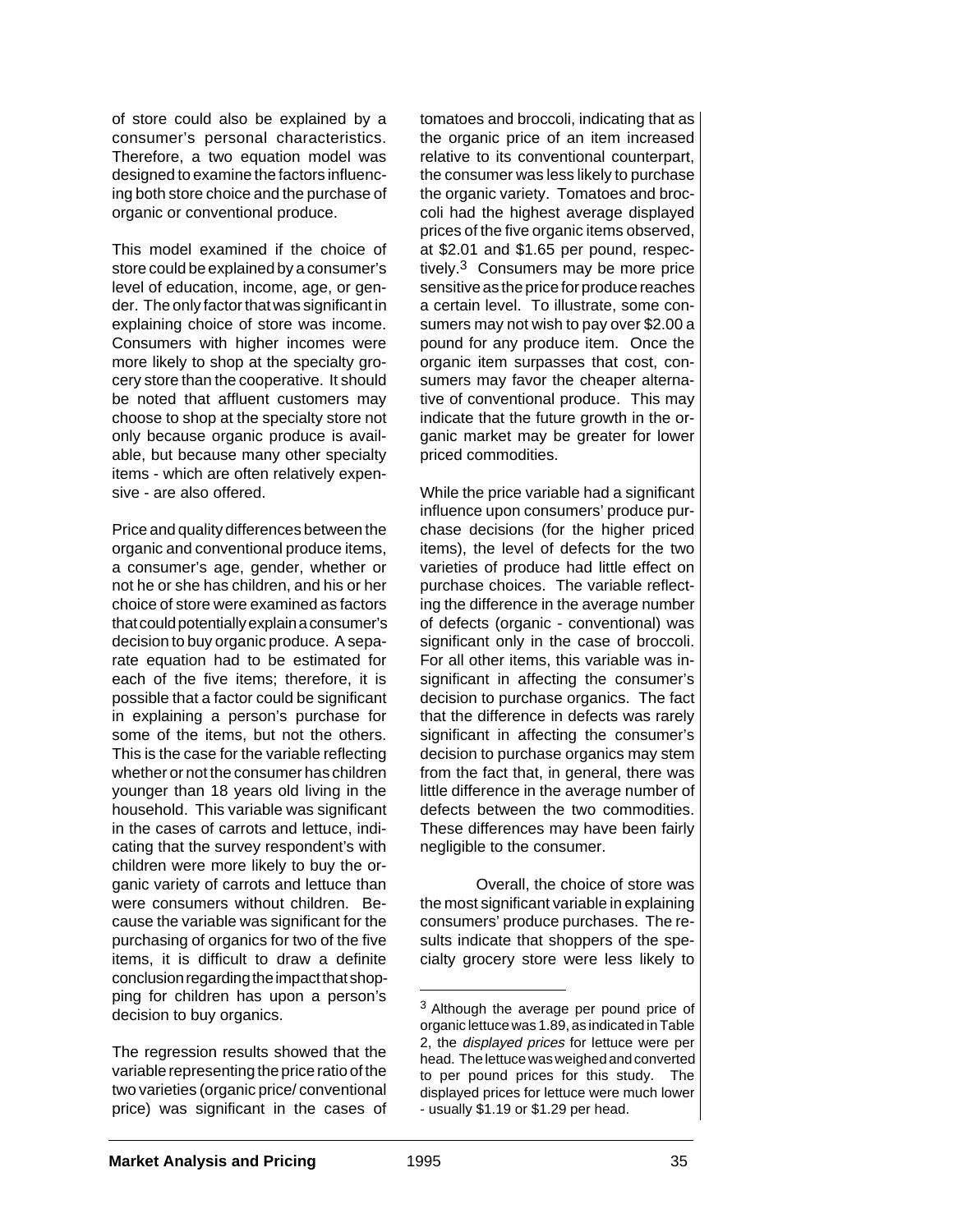purchase organic produce than the shoppers at the cooperative. The store variable was significant for four of the five items - apples, broccoli, carrots, and lettuce. Therefore, the primary indicator of an organic produce shopper, at least in the case of Tucson, is the choice of store by the consumer.

The price analysis indicated that the specialty store had higher produce prices than the cooperative. Thus, produce shoppers — particularly organic shoppers, who must pay a premia — wanting lower produce prices may be more inclined to shop at the cooperative rather than the specialty store.

Although some of the demographic factors were significant in explaining produce purchase behavior, no well-defined target market for organic produce consumers was identified using consumers' demographic and socio-economic characteristics. Age and gender had no effect on a person's choice of store nor his or her choice of organic versus conventional produce. However, this study concludes store selectivity to be a highly relevant factor for identifying prospective organic produce consumers: produce shoppers were more likely to purchase

organic produce at the cooperative than at the specialty grocery store. This result is perhaps not surprising given that sales of organic produce have been relatively low in the larger, chain supermarkets in the 1990's. The environment of the cooperative resembles that of a health food store, where the organic market has experienced greater success in recent years.

The current study indicates that consumers' demographic and socio-economic characteristics have, overall, little effect on their decisions to purchase organic produce. A study focusing more on lifestyle characteristics could possibly identify a target market. When surveys were conducted at the two retail outlets, the interviewer observed that many of the respondents were interested in physical fitness, and many were vegetarians. Further research focusing on aspects such as these may reveal that there is a target market for organic consumers according to people's fitness habits and their diets in general. Such findings could advance the efficiency of the advertising and marketing of organic produce.

<sup>1</sup> Julie Kidwell, Former Graduate Student and Gary Thompson, Associate Professor, Department of Agriculture and Resource Economics, The University of Arizona, Tucson, Az.